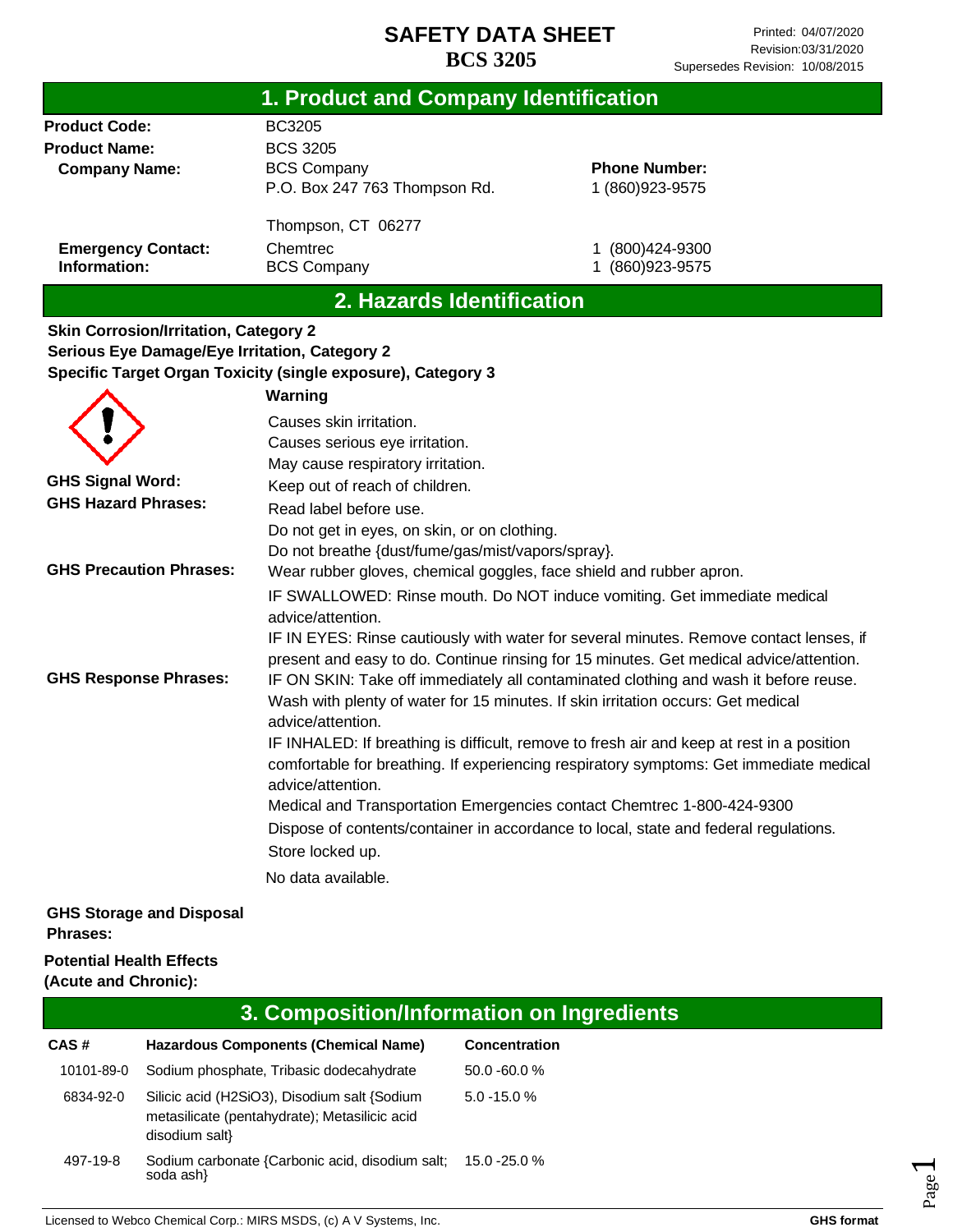# **4. First Aid Measures**

| <b>Emergency and First Aid</b><br><b>Procedures:</b> |                                               |                                                                                                                                                                                                                                                                                                                                                                                                                                                                                                                                                |
|------------------------------------------------------|-----------------------------------------------|------------------------------------------------------------------------------------------------------------------------------------------------------------------------------------------------------------------------------------------------------------------------------------------------------------------------------------------------------------------------------------------------------------------------------------------------------------------------------------------------------------------------------------------------|
| In Case of Inhalation:                               | immediate medical advice/attention.           | Immediately move victim to fresh air. If experiencing respiratory symptoms: Get                                                                                                                                                                                                                                                                                                                                                                                                                                                                |
| In Case of Skin Contact:                             | occurs: Get medical advice/attention.         | Brush off loose excess material. Flush thoroughly with fresh, tepid water for 15 minutes.<br>Discard contaminated clothing and footwear or wash before reuse. If skin irritation                                                                                                                                                                                                                                                                                                                                                               |
| In Case of Eye Contact:                              | advice/attention.                             | Immediately flush eyes with large amounts of fresh, tepid water for at least 15 minutes.<br>Hold eyelids open to ensure complete irrigation of eye and lid tissues. Tilt head to the<br>side and irrigate the eye from the bridge of the nose to the outside of the face. Keep<br>run-off from entering the other eye, mouth or ear. Washing eye within the first few<br>seconds is essential to achieve maximum effectiveness. Remove contact lenses, if<br>present and easy to do. Continue rinsing. If eye irritation persists, get medical |
| In Case of Ingestion:                                | into the lungs. Get medical advice/attention. | Do not induce vomiting. Rinse mouth with fresh, Tepid water, then immediately drink 4-8<br>oz. or milk or water. Never give anything by mouth to an unconscious person. If<br>vomiting occurs, keep airways open. Keep head lower than hips to prevent aspiration                                                                                                                                                                                                                                                                              |
|                                                      |                                               | 5. Fire Fighting Measures                                                                                                                                                                                                                                                                                                                                                                                                                                                                                                                      |
| <b>Flash Pt:</b>                                     | No data.                                      |                                                                                                                                                                                                                                                                                                                                                                                                                                                                                                                                                |
| <b>Explosive Limits:</b>                             | LEL: No data.                                 | UEL: No data.                                                                                                                                                                                                                                                                                                                                                                                                                                                                                                                                  |

| EXPIDSIVE LIIIIIIS.                         | LEL. INU Udid.                                                                             | UEL. INU Udid.                                                                |
|---------------------------------------------|--------------------------------------------------------------------------------------------|-------------------------------------------------------------------------------|
| <b>Autoignition Pt:</b>                     | No data.                                                                                   |                                                                               |
|                                             | Suitable Extinguishing Media: Dry chemical, CO2, sand, earth, water spray or regular foam. |                                                                               |
| <b>Fire Fighting Instructions:</b>          | MSHA/NIOSH (approved or equivalent), and full protective gear.                             | As in any fire, wear a self-contained breathing apparatus in pressure-demand, |
| <b>Flammable Properties and</b><br>Hazards: | No data available.                                                                         |                                                                               |
| <b>Hazardous Combustion</b>                 | Nitrogen oxides, Sodium oxides                                                             |                                                                               |
| <b>Products:</b>                            |                                                                                            |                                                                               |

#### **6. Accidental Release Measures**

| <b>Protective Precautions,</b><br><b>Protective Equipment and</b>              | Safety glasses, rubber or neoprene gloves. Wear chemical protective clothing.<br>NIOSH/MSHA approved respirator |
|--------------------------------------------------------------------------------|-----------------------------------------------------------------------------------------------------------------|
| <b>Emergency Procedures:</b>                                                   |                                                                                                                 |
| <b>Steps To Be Taken In Case</b><br><b>Material Is Released Or</b><br>Spilled: | Vacuum or sweep up material and place into a suitable disposal container.                                       |

|  | <b>7. Handling and Storage</b> |
|--|--------------------------------|
|  |                                |

|           | <b>Precautions To Be Taken in</b> For industrial or institutional use only.                                                  |
|-----------|------------------------------------------------------------------------------------------------------------------------------|
| Handling: |                                                                                                                              |
|           | <b>Precautions To Be Taken in</b> Keep container closed when not in use. Store in a tightly closed container. Store in cool, |
| Storing:  | dry area with well ventilation.                                                                                              |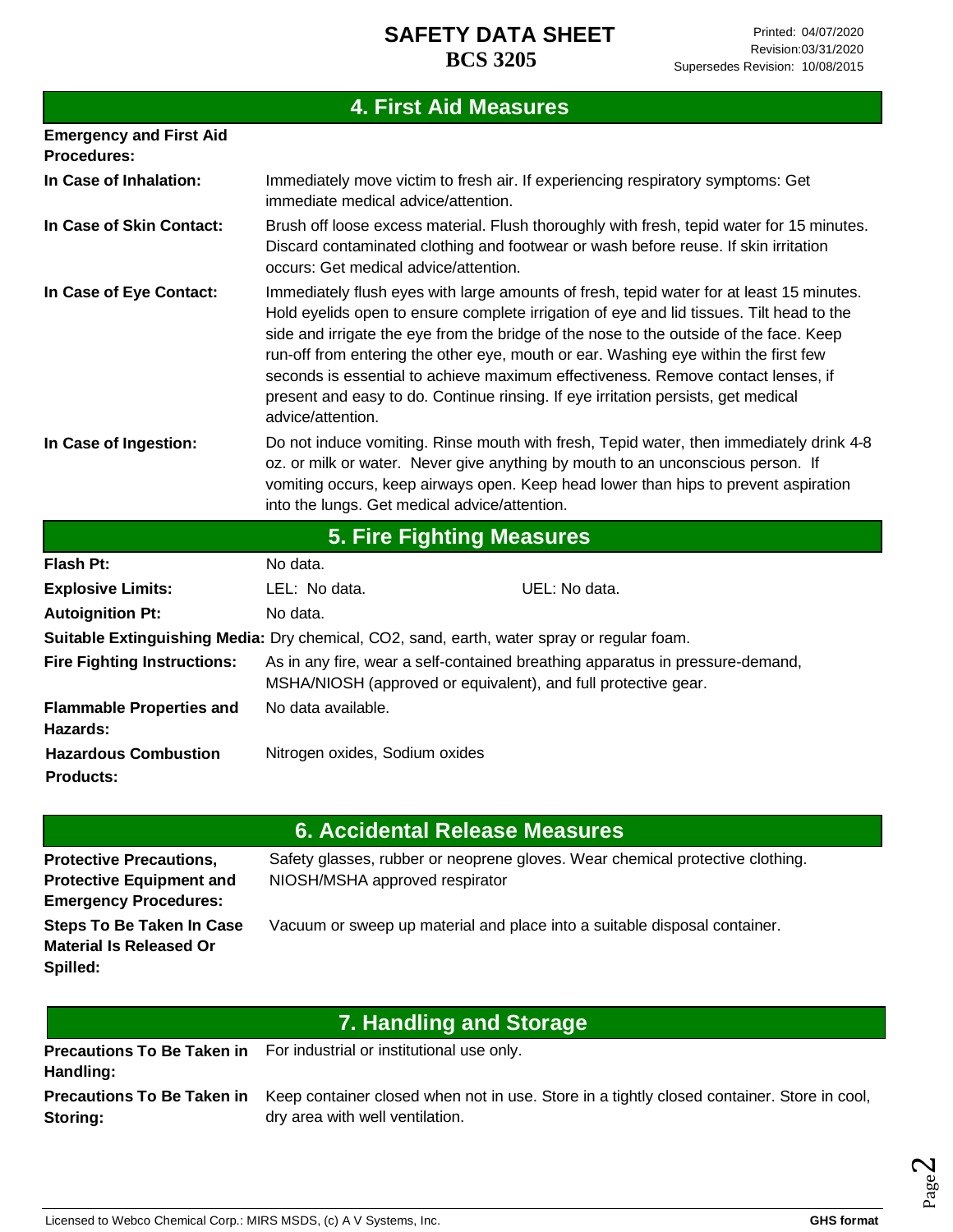|                                                             |                                                                         |                                                   |                                     | 8. Exposure Controls/Personal Protection                                                                                                                                     |                     |
|-------------------------------------------------------------|-------------------------------------------------------------------------|---------------------------------------------------|-------------------------------------|------------------------------------------------------------------------------------------------------------------------------------------------------------------------------|---------------------|
| CAS#                                                        | <b>Partial Chemical Name</b>                                            |                                                   | <b>OSHA TWA</b>                     | <b>ACGIH TWA</b>                                                                                                                                                             | <b>Other Limits</b> |
| 10101-89-0                                                  | Sodium phosphate, Tribasic<br>dodecahydrate                             |                                                   | No data.                            | No data.                                                                                                                                                                     | No data.            |
| 6834-92-0                                                   | Silicic acid (H2SiO3), Disodium salt<br>Metasilicic acid disodium salt} | {Sodium metasilicate (pentahydrate);              | No data.                            | No data.                                                                                                                                                                     | No data.            |
| 497-19-8                                                    | Sodium carbonate {Carbonic acid,<br>disodium salt; Soda ash}            |                                                   | No data.                            | No data.                                                                                                                                                                     | No data.            |
| <b>Respiratory Equipment</b><br>(Specify Type):             |                                                                         | NIOSH/MSHA approved respirator                    |                                     |                                                                                                                                                                              |                     |
| <b>Eye Protection:</b>                                      |                                                                         | Safety glasses                                    |                                     |                                                                                                                                                                              |                     |
| <b>Protective Gloves:</b>                                   |                                                                         | Rubber or neoprene gloves                         |                                     |                                                                                                                                                                              |                     |
|                                                             | <b>Other Protective Clothing:</b>                                       | Wear chemical protective clothing.                |                                     |                                                                                                                                                                              |                     |
| <b>Engineering Controls</b>                                 |                                                                         |                                                   |                                     | Ventilation is normally required when handling or using this product to keep exposure to                                                                                     |                     |
| (Ventilation etc.):                                         |                                                                         | airborne contaminants below the exposure limit.   |                                     |                                                                                                                                                                              |                     |
|                                                             |                                                                         |                                                   |                                     |                                                                                                                                                                              |                     |
|                                                             |                                                                         |                                                   |                                     | 9. Physical and Chemical Properties                                                                                                                                          |                     |
| <b>Physical States:</b>                                     |                                                                         | [ ] Liquid<br>[ ] Gas                             | [X] Solid                           |                                                                                                                                                                              |                     |
| <b>Appearance and Odor:</b>                                 |                                                                         | Appearance: powder<br>Odor: No apparent odor.     |                                     |                                                                                                                                                                              |                     |
| <b>Melting Point:</b>                                       |                                                                         | 270.00 C                                          |                                     |                                                                                                                                                                              |                     |
| <b>Boiling Point:</b>                                       |                                                                         | 320.00 C                                          |                                     |                                                                                                                                                                              |                     |
| <b>Flash Pt:</b>                                            |                                                                         | No data.                                          |                                     |                                                                                                                                                                              |                     |
| <b>Evaporation Rate:</b>                                    |                                                                         | No data.                                          |                                     |                                                                                                                                                                              |                     |
| Flammability (solid, gas):                                  |                                                                         | No data available.                                |                                     |                                                                                                                                                                              |                     |
| <b>Explosive Limits:</b>                                    |                                                                         | LEL: No data.                                     |                                     | UEL: No data.                                                                                                                                                                |                     |
| mm Hg):                                                     | Vapor Pressure (vs. Air or                                              | No data.                                          |                                     |                                                                                                                                                                              |                     |
|                                                             | Vapor Density (vs. Air = 1): No data.                                   |                                                   |                                     |                                                                                                                                                                              |                     |
|                                                             | Specific Gravity (Water = 1): No data.                                  |                                                   |                                     |                                                                                                                                                                              |                     |
| <b>Solubility in Water:</b>                                 |                                                                         | 100                                               |                                     |                                                                                                                                                                              |                     |
| <b>Percent Volatile:</b>                                    |                                                                         | No data.                                          |                                     |                                                                                                                                                                              |                     |
| <b>Autoignition Pt:</b>                                     |                                                                         | No data.                                          |                                     |                                                                                                                                                                              |                     |
|                                                             |                                                                         |                                                   | <b>10. Stability and Reactivity</b> |                                                                                                                                                                              |                     |
| Stability:                                                  |                                                                         | Unstable [ ]                                      | Stable [X]                          |                                                                                                                                                                              |                     |
| <b>Conditions To Avoid -</b><br>Instability:                |                                                                         | equipment.                                        |                                     | Avoid handling conditions which may allow for leaks and spills of this material. Do not<br>permit personnel to handle this product without proper training and/or protective |                     |
| Avoid:                                                      |                                                                         | Incompatibility - Materials To No data available. |                                     |                                                                                                                                                                              |                     |
| <b>Byproducts:</b>                                          |                                                                         | Hazardous Decomposition or No data available.     |                                     |                                                                                                                                                                              |                     |
| <b>Possibility of Hazardous</b><br><b>Reactions:</b>        |                                                                         | Will occur [ ]                                    | Will not occur $[X]$                |                                                                                                                                                                              |                     |
| <b>Conditions To Avoid -</b><br><b>Hazardous Reactions:</b> |                                                                         | No data available.                                |                                     |                                                                                                                                                                              |                     |

Licensed to Webco Chemical Corp.: MIRS MSDS, (c) A V Systems, Inc. **GHS format GHS format GHS format** 

Page ო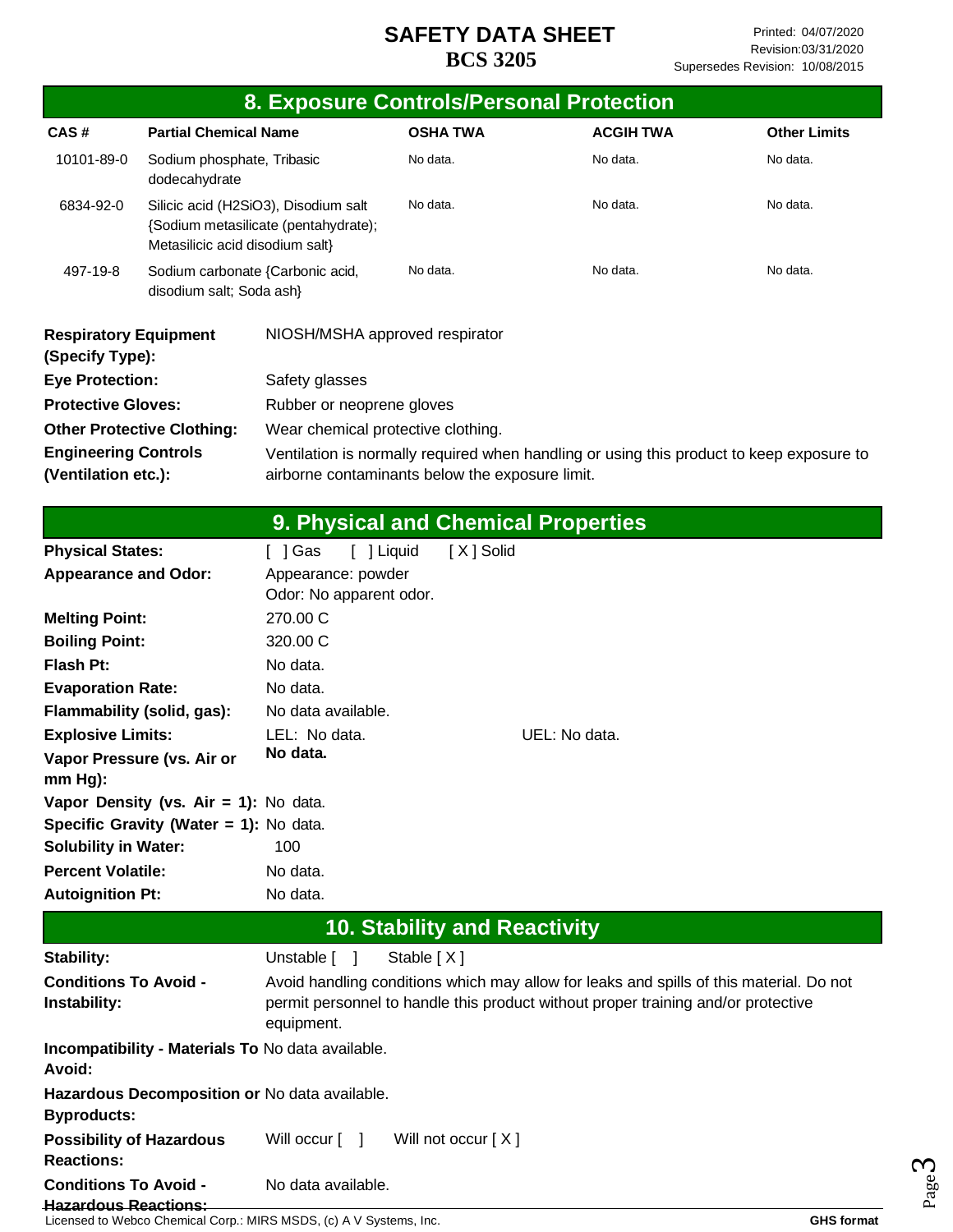| <b>11. Toxicological Information</b> |                                                                                      |  |
|--------------------------------------|--------------------------------------------------------------------------------------|--|
| <b>Toxicological Information:</b>    | Eye contact, Skin contact, Inhalation.                                               |  |
| <b>Irritation or Corrosion:</b>      | Eyes: May cause serious eye irritation/damage.                                       |  |
|                                      | Skin: May cause serious skin Irritation.                                             |  |
|                                      | Ingestion: Health injuries are not known or expected under normal use.               |  |
|                                      | Inhalation:<br>May cause nose, throat, and lung irritation.                          |  |
| Symptoms related to                  | Redness, pain, irritation.<br>Eyes:                                                  |  |
| <b>Toxicological</b>                 | Skin:<br>Redness, pain, irritation.                                                  |  |
| <b>Characteristics:</b>              | Ingestion: No symptoms known or expected.                                            |  |
|                                      | Inhalation:<br>Respiratory irritation, cough                                         |  |
| Carcinogenicity:                     | NTP? No<br>IARC Monographs? No<br><b>OSHA Regulated? No</b>                          |  |
|                                      | <b>12. Ecological Information</b>                                                    |  |
| <b>General Ecological</b>            | May be harmful to aquatic life.                                                      |  |
| Information:                         |                                                                                      |  |
|                                      |                                                                                      |  |
|                                      | <b>13. Disposal Considerations</b>                                                   |  |
| <b>Waste Disposal Method:</b>        | Dispose of contents/container in accordance to local, state and federal regulations. |  |
|                                      | <b>14. Transport Information</b>                                                     |  |

## **LAND TRANSPORT (US DOT):**

**DOT Proper Shipping Name:**  Not Regulated. **DOT Hazard Class: UN/NA Number:**

# **15. Regulatory Information**

|            | EPA SARA (Superfund Amendments and Reauthorization Act of 1986) Lists                                           |              |                    |              |
|------------|-----------------------------------------------------------------------------------------------------------------|--------------|--------------------|--------------|
| CAS#       | <b>Hazardous Components (Chemical Name)</b>                                                                     | S. 302 (EHS) | S. 304 RQ          | S. 313 (TRI) |
| 10101-89-0 | Sodium phosphate, Tribasic dodecahydrate                                                                        | No           | <b>Yes 5000 LB</b> | No.          |
| 6834-92-0  | Silicic acid (H2SiO3), Disodium salt {Sodium<br>metasilicate (pentahydrate); Metasilicic acid<br>disodium salt} | <b>No</b>    | No                 | No.          |
| 497-19-8   | Sodium carbonate {Carbonic acid, disodium salt;<br>Soda ash}                                                    | <b>No</b>    | No                 | No.          |